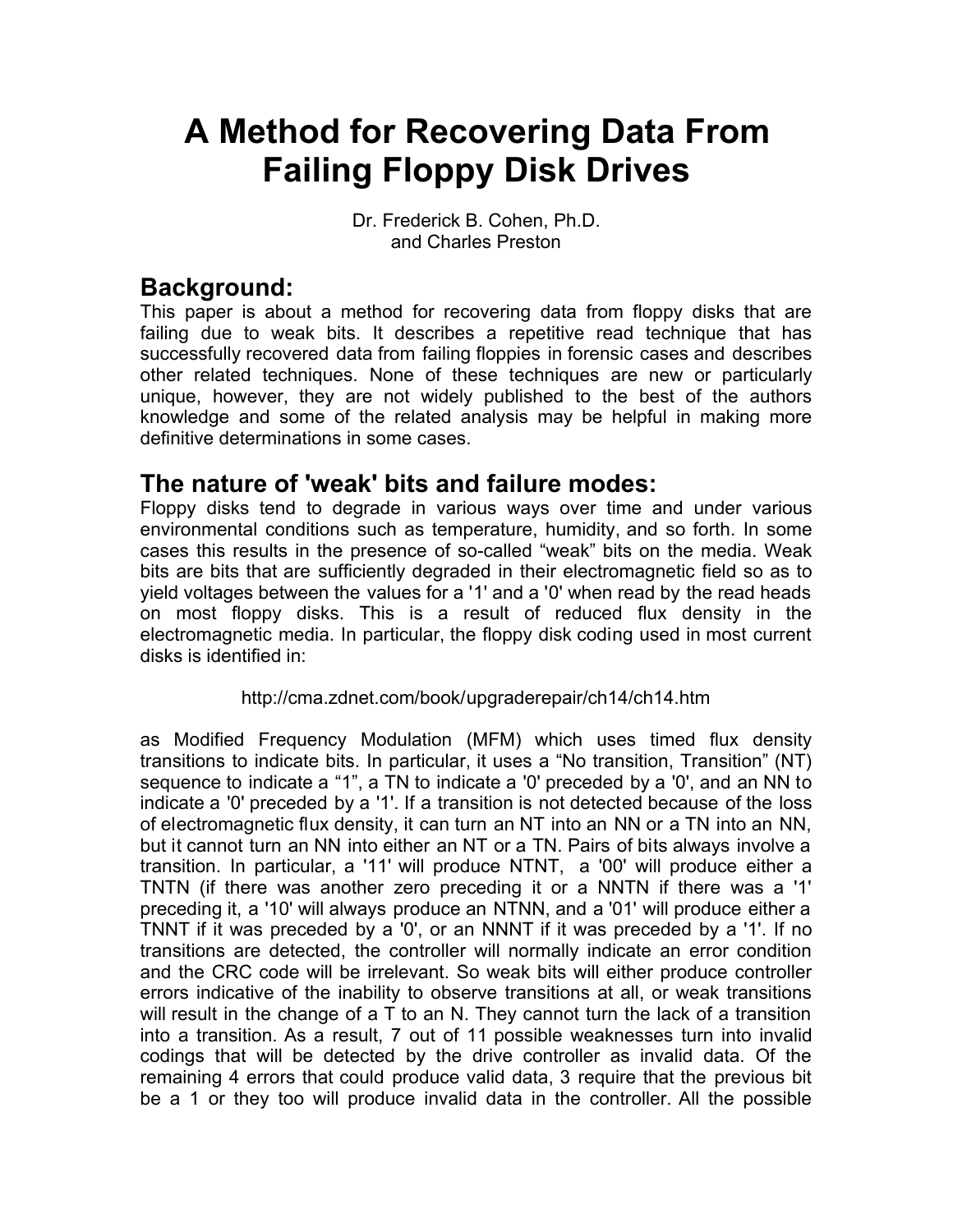changes are shown in the following table. In this table, the data values represented by *transition* and *no transition* sequences in flux density are enclosed in brackets (e.g., [11]) and required preceding bits are indicated prior to the bracketed pairs (e.g., 1[00]) where appropriate.

| Data   | <i><b>Originally</b></i> | Can turn into | <b>Result</b> |
|--------|--------------------------|---------------|---------------|
| $[11]$ | <b>NTNT</b>              | <b>NNNT</b>   | 1[01]         |
|        | <b>NTNT</b>              | <b>NTNN</b>   | [10]          |
|        | <b>NTNT</b>              | <b>NNNN</b>   | invalid       |
| 0[00]  | <b>TNTN</b>              | <b>NNTN</b>   | 1[00]         |
|        | <b>TNTN</b>              | <b>TNNN</b>   | invalid       |
|        | <b>TNTN</b>              | <b>NNNN</b>   | invalid       |
| 1[00]  | <b>NNTN</b>              | <b>NNNN</b>   | invalid       |
| [10]   | <b>NTNN</b>              | <b>NNNN</b>   | invalid       |
| 0[01]  | <b>TNNT</b>              | <b>NNNT</b>   | 1[01]         |
|        | <b>TNNT</b>              | <b>TNNN</b>   | invalid       |
| 1[01]  | <b>NNNT</b>              | <b>NNNN</b>   | invalid       |

Note that none of these errors can produce a transition of the coded data from a '1' value to a '0' value. So no weak bit error can ever turn a '0' into a '1', it can only turn a '1' into a '0'. Additional consistency checks could potentially detect errors such as the transition of 0[00] into 1[00] because the previous '1' bit could not be the result of a weak bit (or its coding would be a '0' to '1' transition that weak bits cannot produce in its position). This then eliminates the otherwise possible error turning 0[01] into 1[01] and 0[00] into 1[00], leaving only the transition of [11] into 1[01] or [10] as results from reduced electromagnetic flux density in transitions. If the previous bit was not a 1 [NT] or the reduction in flux density reduced the T to an N, then the 1[01] error is also impossible.

This analysis is based on the assumption that a weakened field density in the locality of a bit cannot trigger a transition and that is worth discussing further. Normally, in order for a transition to be detected by a floppy disk controller, the electromagnetic field density in one region has to be positively charged while the adjacent region has to be negatively charged. Which is positive and which is negative combined with the direction of the movement of the disk in the drive dictates whether the drive head gets a positive or negative impulse, but these are not differentiated by the controller – both are considered transitions.

If a transition from the maximum field density to zero field density were to trigger a transition, floppy disks would be very unreliable because regions near tracks are commonly not used and any minor movement in the head could cause such a transition. In addition, the design of such devices is such that the positive and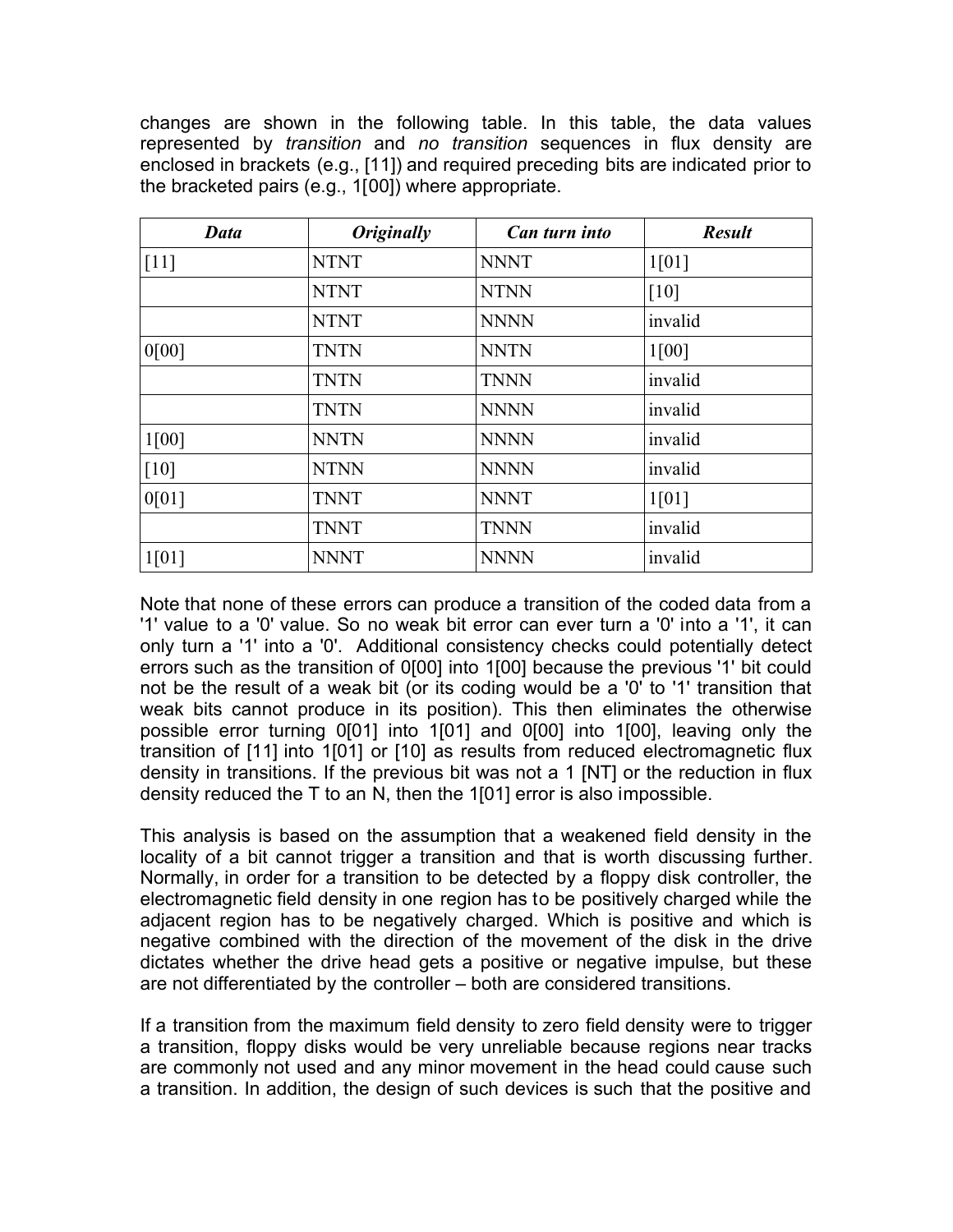negative field densities are used to assure sound triggering. A half-level density change should not trigger a transition on most floppy disk drives.

For that reason, even a full field density area next to a zero field density area should not trigger a transition, and thus the weakening of electromagnetic strength on the disk should not create transitions where none existed. Of course the physical phenomena associated with weak bits are analog at this level of granularity. The size of a region of storage on a 720K floppy disk is on the order of  $1/8000^{\text{th}}$  of an inch circumference. Because of this relatively high density, most common physical phenomena is unlikely to reduce the field density of one region to near zero while retaining the density of the area right next to it at full strength. Perhaps a scratch could cause this to happen, but in the case of a scratch, the damage would be permanent and would likely produce the same level of transition on each use.

An electromagnetic field such as is produced by a magnet passing near the disk or a temperature condition, or even a biological phenomena is highly unlikely to produce such a dramatic edge condition. There is a strong tendency for these phenomena to produce regions with decreasing effects as a function of distance, and this produces a slow transition in field density resulting in a change in field strength with distance that will not normally produce a transition in the floppy disk controller.

As a result it is a sound assumption that no transitions will be created by reduction in electromagnetic field density associated with weak bits, and only the loss of transitions is likely to occur from these physical phenomena.

In addition to the MFM coding, floppy disks also use a cyclic redundancy check (CRC) code to encode a value at the end of each sector written. This is highly likely to be inconsistent when specific classes of errors occur to portions of the sector. Specifically, they are readily able to detect single bit flips, multiple bit flips in close proximity, and many other combinations of bit flips. According to:

#### <http://www.ee.unb.ca/tervo/ee4253/crc.htm>

*"Any bit error term E(x) which is an exact multiple of P(x) will not be detected. This is the case, in particular, for the two bit error 10000001, where the two bad bits are 7-bits apart. Note that 10000001 =(1011)(1101)(11). The allowable separation between two bad bits is related to the choice of P(x). In general, bit errors and bursts up to N-bits long will be detected for a prime P(x) of order N. For arbitrary bit errors* longer than N-bits, the odds are one in 2<sup>N</sup> than a totally false bit pattern *will nonetheless lead to a zero remainder. In essence, 100% detection is assured for all errors E(x) not an exact multiple of P(x). For a 16-bit CRC, this means:*

*100% detection of single-bit errors; 100% detection of all adjacent double-bit errors;*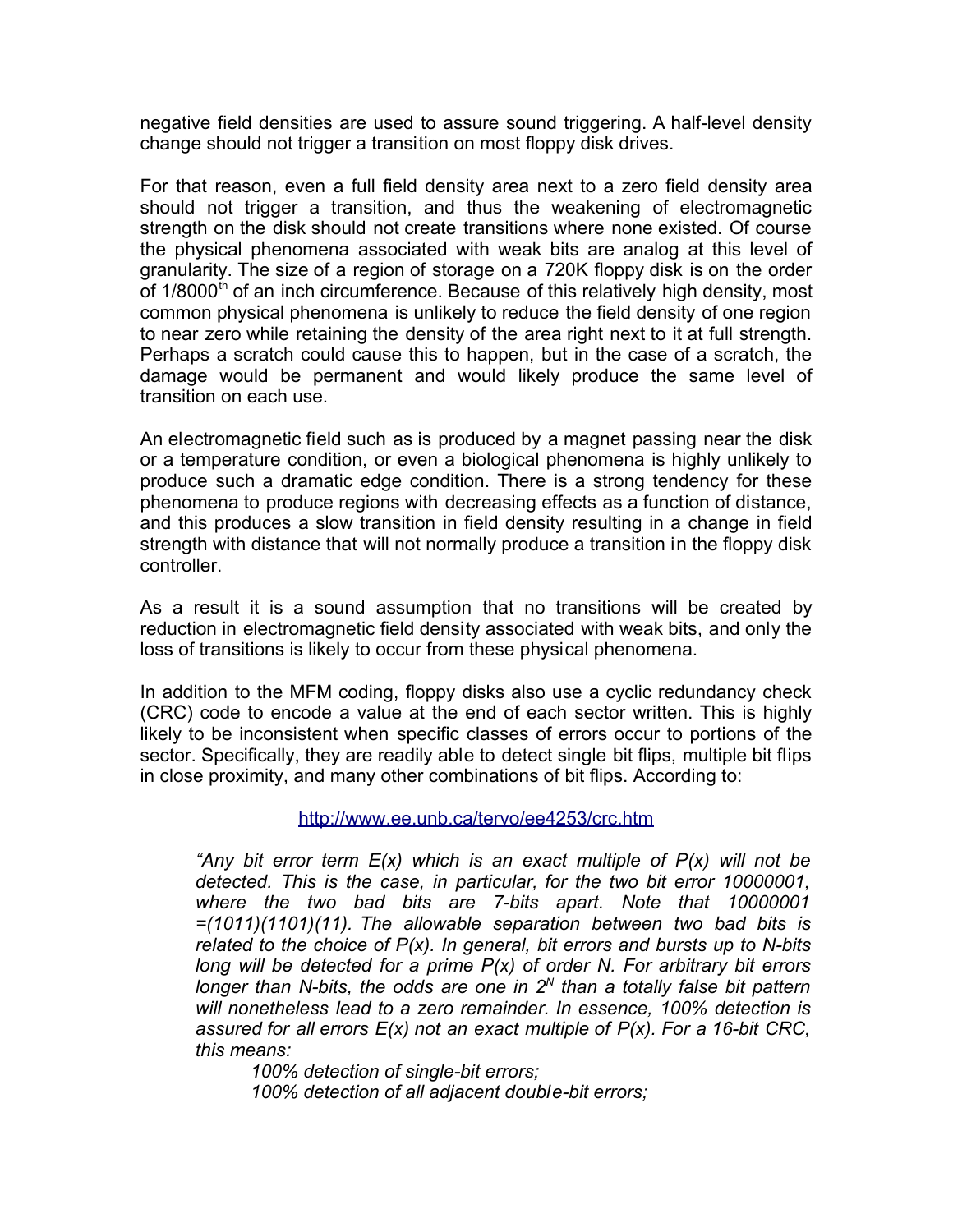*100% detection of any errors spanning up to 16-bits; 100% detection of all two-bit errors not separated by exactly 2 <sup>16</sup>--1 bits (this means all two bit errors in practice!);* For arbitrary multiple errors spanning more than 16 bits, at worst 1 in 2<sup>16</sup> *failures, which is nonetheless over 99.995% detection rate.*

Note that the impact of this coding on the available error modes from weak bits is such that the degradation mechanism would have to produce reduced flux densities exactly 32 transition distances from each other in order for the CRC code to fail to detect pairs of errors. Reductions in flux densities producing lost transitions in adjacent bits or other sequences of less than 32 transition areas (representing 16 bits of data) are 100% detected by CRC codes unless they range over large areas, in which case they would produce invalid codes in the MFM decoding mechanism in the controller. Thus, the physical phenomena identified with producing weak bits is highly unlikely to ever produce a condition in which a correct match between data from a sector and the CRC code match and no MFM coding error is produced and yet an alteration comes from the loss of a transition occurs undetected.

This implies that if weak bits are the cause of an error and a successful read of the data with matching CRC code is completed, it is highly likely that the data recovered accurately reflects the data last written to that sector. While we do not know how to produce a precise calculation of the resulting probability, it is certainly less than the probability of errors associated with either the MFM or CRC codes alone. That is, there is no synergistic effect that can cause one to correct an error produced by the other.

### **The recovery technique:**

There are a number of options available for trying to regain the data once stored in sectors having weak bits, including using analog read techniques, disk head realignment, and attempting single and multiple bit changes in various ways to determine a set of bits consistent with the checksum stored at the end of each floppy disk sector. But these techniques are expensive and/or time consuming, require special skills and equipment, and might be challenged on the basis of their scientific validity. In some cases they may also involve damaging the original disk and certainly involve altered equipment that has to be validated in some manner prior to use.

The technique described here involves the use of multiple reads of single blocks in order to eventually get a valid combination of bits in the sector and its checksum. For specific actions performed as part of the case study effort identified here and used in an actual legal matter, a 3M brand write-locked double-sided 135 TPI light gray floppy disk was used, and is referred to heretofore as the Evidence Disk.

According to: Ritter, T. 1986. The Great CRC Mystery. Dr. Dobb's Journal of Software Tools. February. 11(2): 26-34, 76-83.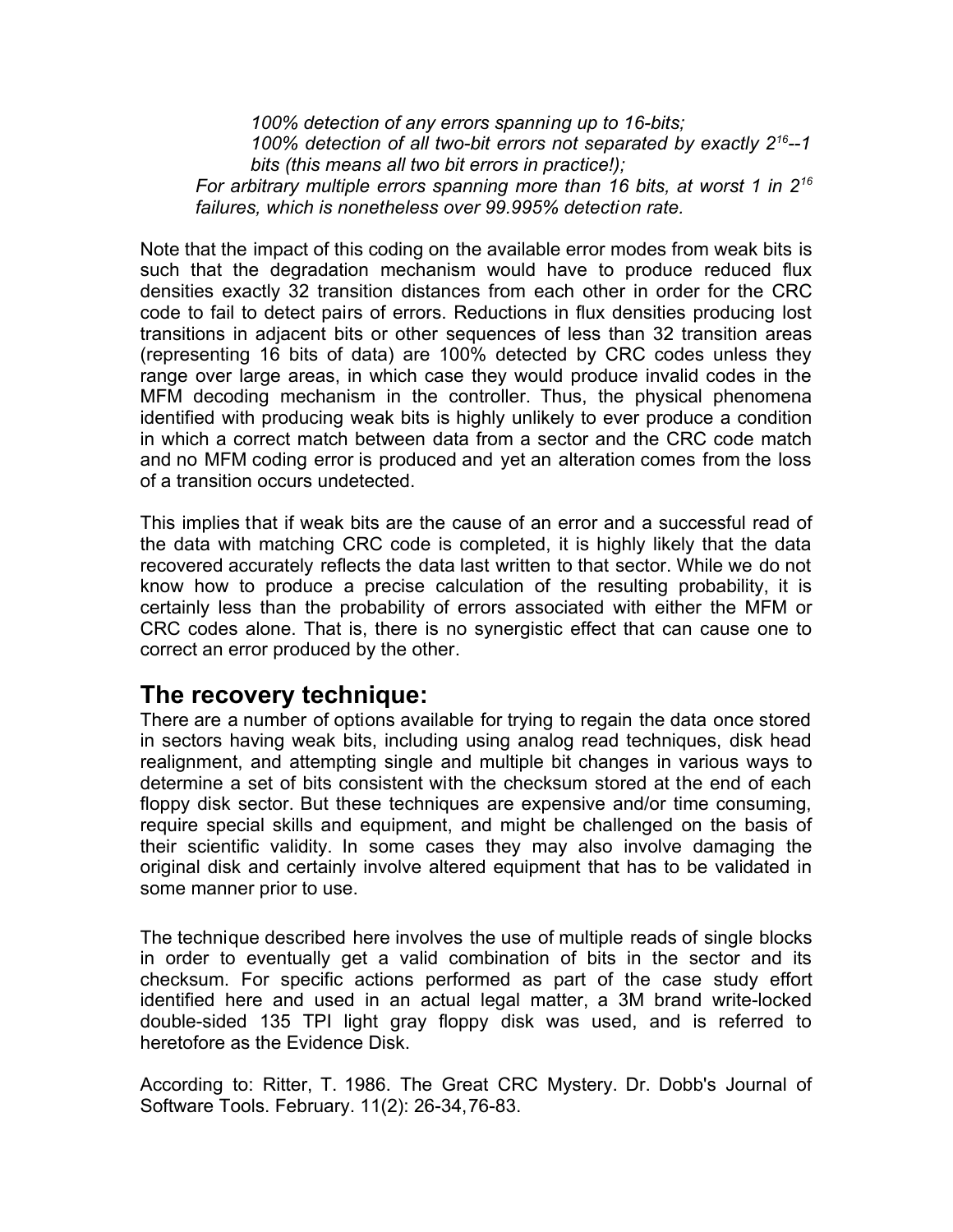*The IBM 8-inch floppy disk specification used the CRC-CCITT polynomial for error-detection, and this CRC is now used in almost all disk controller devices. A disk controller computes a CRC as it writes a disk sector, and then it appends that CRC to the data. When the data is read back, a new CRC is computed from the recovered data and compared to the original CRC. If the CRC values differ, an error has occurred and the operation is repeated. The standard disk CRC (CRC-CCITT) is hidden in the controller, and nowadays receives little comment.*

We attempted to align floppy disk drives to different calibration settings in order to determine if we could use realignment of the disk drives to improve readability of content from the Evidence Disk. If the original writing disk drive is misaligned, there is a chance that better results can be achieved by trying different alignments. We went from one extreme of the range to the other and to several intermediate points between in order to see if improved results could be attained from different alignments but found that all alignments produced the same or additional errors. Based on this we concluded that it is likely that the reason for the errors is that the original disk has electromagnetic failures associated with "weakly" written or stored bits. Specifically, we believe that the mechanism of failure is that areas of the Evidence Disk associated with these errors have data that, when read by a typical floppy disk drive, produce voltage levels that are not clearly "one" or "zero", but rather levels that lie between these extremes.

In order to attempt a recovery of the remaining data, we decided to try a technique that has worked in the past in similar cases based on repeated reads. In this method, each sector of the disk is read repeatedly until it produces a valid output. For the mechanism identified as the likely cause of the failure mode, repetitious reading with occasional disk head resets tends to produce occasional reads that have different values for the weak bits. When the combination of weak bit reads produces output that results in a consistent CRC code, the read for that sector succeeds, producing data that has a match between the CRC code and the data in the sector. The program then moves to the next sector and so forth until the whole disk is read with correct output data.

The specific program used in this case was executed from a bootable White Glove Linux CD which was kept with the evidence after processing to assure that the process could be precisely repeated if necessary. The shell script code executed in that environment is as follows:

```
for i in `count 0 1439`; do
      dd conv=noerror bs=512 count=1 skip=$i if=/dev/fd0 > noerr/$i.out 
done
```
Within the White Glove environment, the "count" command used in this syntax counts from the first value (0) to the second value (1439) by increments of one. For each count value, the "dd" command is then executed with the "noerr"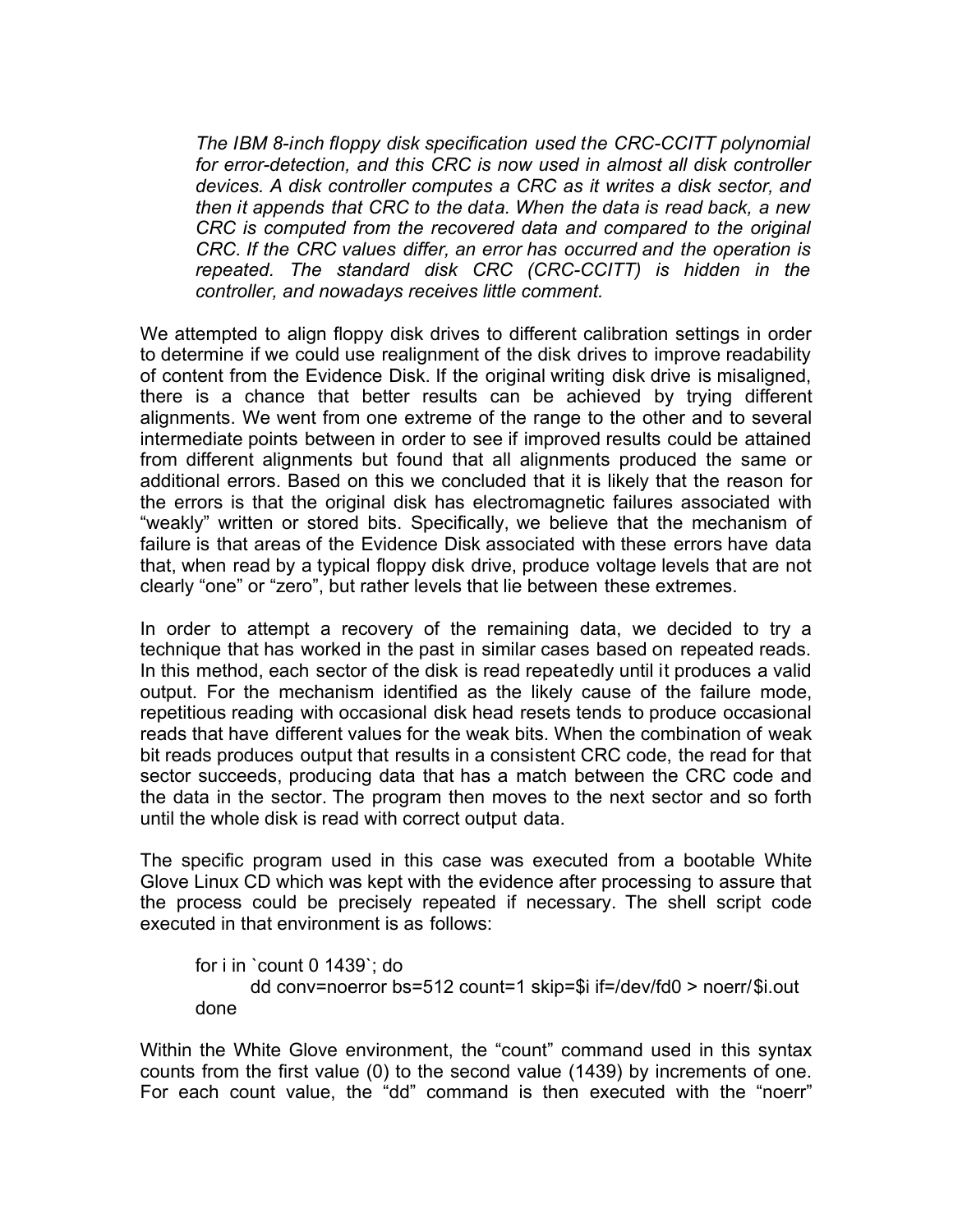conversion option that specifies that on error, retries are to be attempted an unlimited number of times, with a block size of 512 (the normal block size for such a floppy disk), and a count of 1 block. This is done after skipping the count number of blocks from the beginning of the media, in this case the floppy disk "/dev/fd0", with the output stored in a file named by the block number, in this case "noerr/[count].out" where [count] is the block number and noerr is the directory used to store all of the blocks. On each read attempt, a file is created, but unless the file is the result of a correct checksum, it is overwritten on the next attempt.

The reason it is beneficial to read a sector at a time is that a single error in a read produces a failure for the whole read. If a single sector takes 20 attempts on average to succeed, than on average, reading 2 sectors would take 400 attempts, and so forth. Since reading less than one whole sector does not produce different hardware execution, this approach minimizes the number of reads and reduces unnecessary wear and tear on the Evidence Disk while still reading repeatedly until a match between the CRC code and the data is attained.

In practice, weak bits tend to be fairly close to producing the voltage necessary to read them unless the sector is severely damaged, in which case the failures continue indefinitely. Because the voltage is close, occasionally the read head picks up a "one" even if most of the time the voltage is not quite high enough to get that indication. The weaker the bit (i.e., the less orientation alignment remains stored in the magnetic media), the more reads it takes, and if the bit is weak enough, the read will never succeed.

This process was applied to the Evidence Disk and produced different numbers of retry cycles on different sectors. On sectors that read without error consistently, there were no retry cycles. On the previously unreadable sectors, the number of retry cycles required ranged from one to more than 70 with many in the range of 20 to 30. Each sector was stored individually in a file of 512 bytes on a hard disk as it was read, and stored with a filename associated with the sector number as indicated above. For block number ranging from 0 to 1439, the total is 1440 blocks of 512 bytes each, or 737260 bytes of data, the entire readable contents of a 720K floppy disk.

The individual files representing the blocks of the Evidence Disk are then either independently examinable or may be assembled together into a single file representing the entire content of the original floppy disk and mounted using a loopback mounting interface or written to a fresh floppy disk which can then be used to read the data as if it were the original evidence disk. In the specific case used as an example here, the assembly was done using the following program in the same environment described earlier:

for i in `count 0 1439`; do dd seek=\$i if=noerr/\$i.out of=noerrdd.out ; done

In this case the blocks are written into the file at the appropriate locaiton in the same way as they were read from the evidence Disk in the first place. Multiple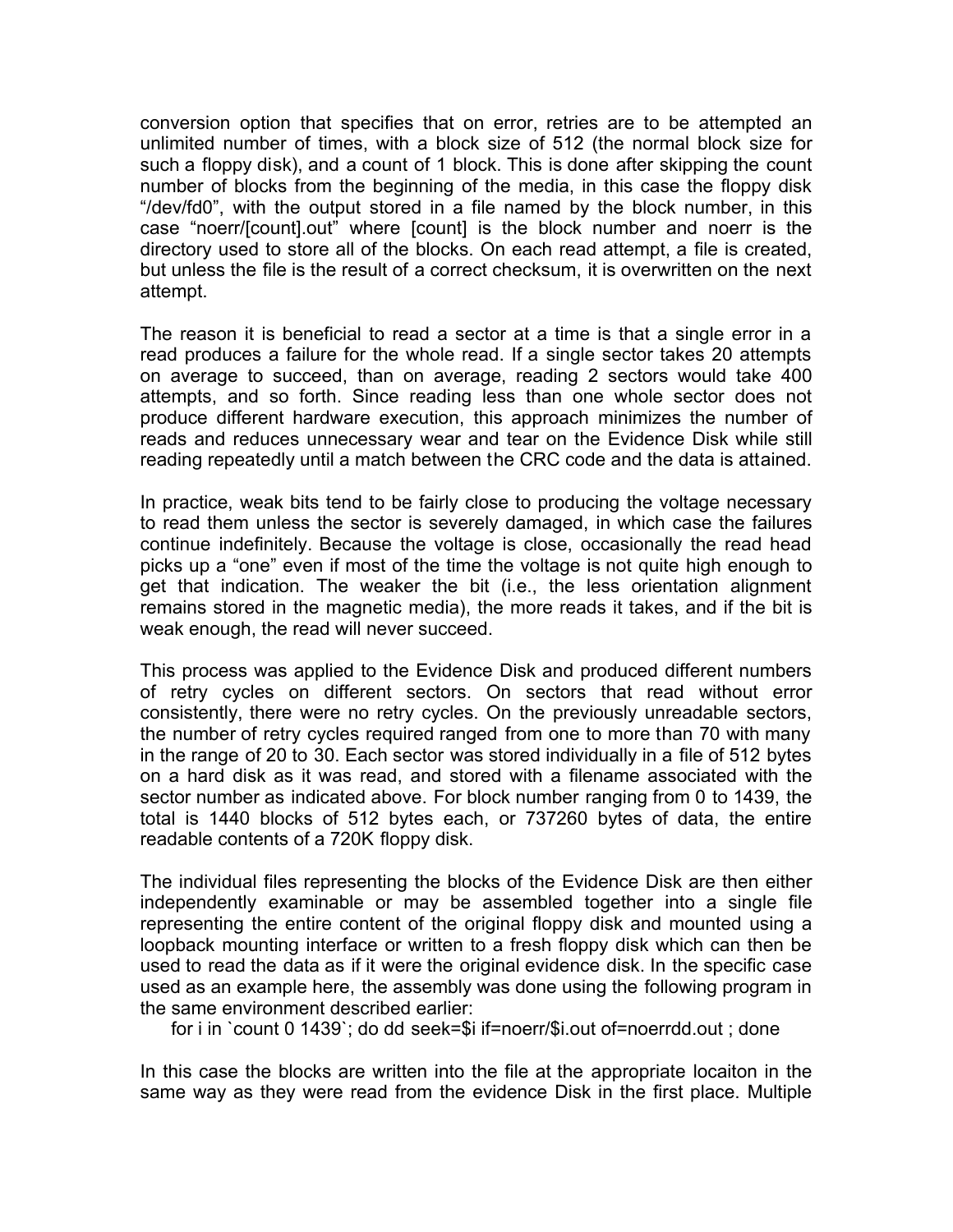copies were made of the recovered disk for use by all sides in the matter at hand.

Based on the process described here, it seems highly likely that a successful extraction of the data from the Evidence Disk would yield an accurate depiction of the bit sequences that were on each sector of the Evidence Disk when each of those sectors was last written.

### **Comments on the method and the example used**

The method used tends to support the contention that the disk failures were caused by weak bits. Specifically, if another mechanism was in effect, such as alignment errors or mechanical defects in the original writer, then the realignment process would have yielded better or worse data instead of nearly identical error behaviors. If bits were not written at all or if a typical contemporaneous weak bit writing mechanism were used, the levels would not likely vary across such a wide range of rereads. The fact that different numbers of rereads were needed at different locations on the disk tends to indicate that the failure mechanism produced errors distributed over a range of loss of electromagnetic field such as what is seen in overheating from poor storage, infection of the media with fungi or similar biological effects, or loss of data with time as is seen in many floppy disks, all of which take place over time as opposed to from instantaneous phenomena, These are precisely the sorts of errors that the CRC codes were designed to detect. No further examination of the media in this matter has been done at this time to identify the specific mechanism of failure.

There is a lingering question that is worthy of addressing yet again, that being the potential that the repeated reads could produce result after result that would eventually lead to a result that would produce a valid CRC code and no MFM errors, leading to false sector data accepted as legitimate. This particular scenario, because it involves weak bits, is somewhat less complicated to analyze than a scenario in which random changes are made because the changes associated with weak bits tend to be all in one direction, eliminating transitions and thus turning '1's into '0's. The likelihood of lost transitions causing detections is at least 17/22 for each transition based on the analysis of the table above. Because of the nature of the CRC code, errors that can go undetected also must be in quantities larger than 16 bits and distributed across the sector data area, or as combinations of the sector data area and the CRC area with probability no higher than 1 in  $2^{16}$ . Since the CRC and MFM methods are not correlated in any way we can ascertain, a reasonable assumption is that the likelihood of both failing to detect a change from reduced electromagnetic density is no greater than 1 in  $2^{16*}(5/22)^{16}$ , or no greater than

#### 152587890625 / 197349575662580634165903360

which is less than 1 in  $10^{15}$ . The odds of coming across such an erroneous recovery is clearly low enough that for retries on the order of hundreds, there is almost no chance that false recovery could take place.

## **Summary and conclusions**